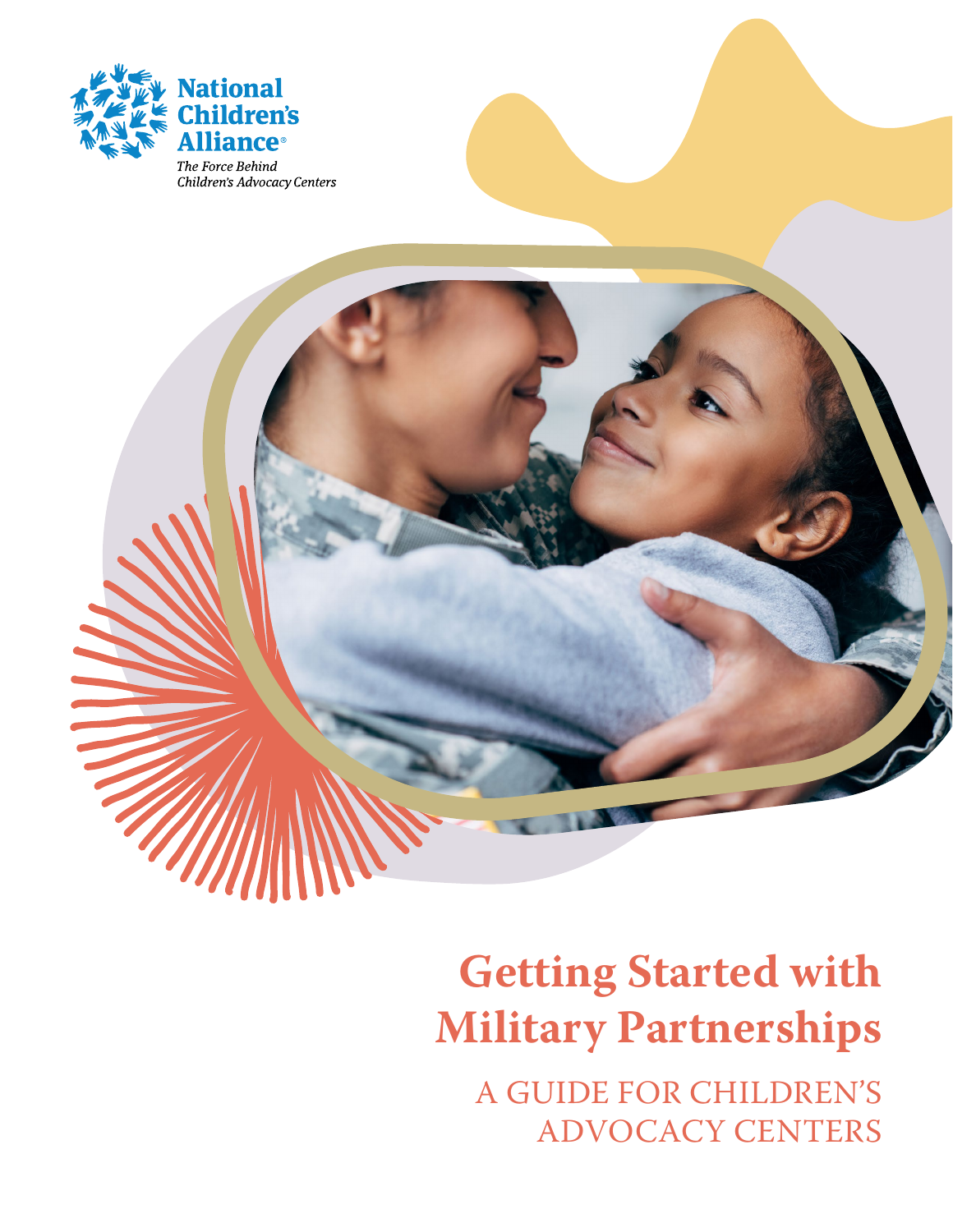### Children's Advocacy Centers (CACs) can play a critical role in ensuring military-connected children have access to the full scope of military and civilian services when they experience abuse.

For many CACs, it can be difficult to know how to begin establishing the partnerships necessary for providing a coordinated civilian-military response for military families. The purpose of this resource guide is to help CACs get started. By following the seven steps outlined in this guide, CACs will be well positioned to ensure that military families in their community have access to the coordinated response they deserve.



screening practice and track militaryaffiliated cases

Acronym Key

| <b>CAC</b>  |                                   |
|-------------|-----------------------------------|
|             | Children's Advocacy Center        |
| <b>CGIS</b> | Coast Guard Investigative Service |
| <b>CID</b>  | Criminal Investigation Command    |
| <b>DOD</b>  | Department of Defense             |
| <b>FAP</b>  | Family Advocacy Program           |

| <b>MCIO</b> | Military Criminal Investigative Organization |
|-------------|----------------------------------------------|
| <b>MDT</b>  | Multidisciplinary team                       |
| <b>NCA</b>  | National Children's Alliance                 |
| <b>NCIS</b> | Naval Criminal Investigative Service         |
| OSI         | Office of Special Investigations             |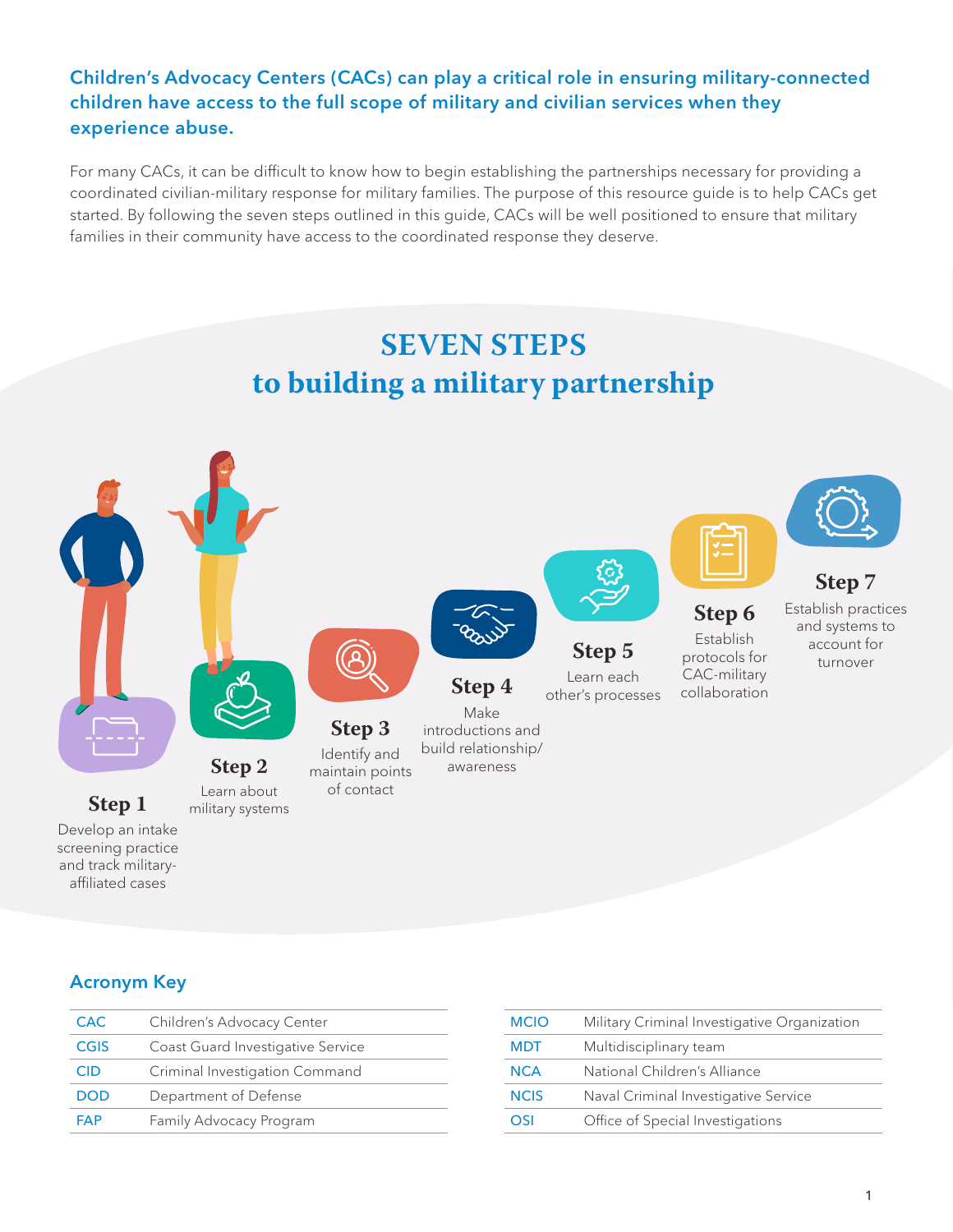## **Step 1: Develop an Intake Screening Practice and Track Military-Affiliated Cases**

### Develop an intake screening practice

When CACs gather information on a new case, it's an opportunity to ask whether the child involved is in a family affiliated with the military—whether that means a parent or caregiver who is on active duty, a member of the National Guard or Reserves, or a veteran. Doing this ensures that children in military families can be connected to the full array of services available to them and have access to a coordinated investigation. There are two opportunities where CACs should consider adding mechanisms for military affiliation screening for families: when the CAC receives a referral from a partner agency and when the CAC is working with the family at intake.

#### 1) Referrals from partner agencies

First, the process through which CACs receive referrals from partner agencies should include screening questions about family military affiliation. In some states, child protective services and other agencies have a mandate to screen for military connection. Ensuring that your CAC is prompting partner agencies to share this critical information is key to identifying military connections from the start.

#### 2) Family intake process

Second, intake forms completed by families and/or intake interviews of families should include questions aimed at identifying military affiliation. This provides another opportunity for identifying military connection in the event the affiliation is not identified or communicated by the referring agency upon CAC referral.

#### Track military-affiliated cases

Once military affiliation is identified, CACs should track this information alongside other demographic information. This allows CACs to assess their progress in ensuring military families are accessing CAC services in their community over time. NCAtrak has a comprehensive tracking system for client military affiliation, and these can be added as custom fields in other case tracking systems.

Explore the [Preparing for CAC-Military Collaboration: Identifying Military Families and Tracking Military](https://learn.nationalchildrensalliance.org/products/preparing-for-cac-military-collaboration-identifying-military-families-and-tracking-military-affiliation)  [Affiliation](https://learn.nationalchildrensalliance.org/products/preparing-for-cac-military-collaboration-identifying-military-families-and-tracking-military-affiliation) webinar on NCA Engage (login required). Hear from two CACs already doing this essential step in serving military families and from our team on how to use NCAtrak to track military affiliation and run reports. Don't miss the sample intake and information forms on the webinar handouts tab!



**Step 2: Learn About Military Systems** Military culture and systems are unique and multifaceted. Each branch of service has its own distinct programs, terminology, and norms. Military partners do not expect CACs to be experts on the details of military life. But, having a general understanding of the key programs and systems involved in incidents or cases of abuse involving military families can provide a helpful foundation for working together. The [CAC-Military Partnership Webinar Series](https://learn.nationalchildrensalliance.org/military) on NCA Engage includes sessions on the main programs involved in child abuse response for military families. In each of these webinars, experts from the field introduce military programs involved in child abuse response, program roles, and key considerations for CACs. Additionally, NCA's fact sheets on [Air Force](https://www.nationalchildrensalliance.org/wp-content/uploads/2020/07/NCA_AirForce_KeyRoles_July2020.pdf), [Army](https://www.nationalchildrensalliance.org/wp-content/uploads/2020/07/NCA_Army_KeyRoles_July2020.pdf), [Marine Corps](https://www.nationalchildrensalliance.org/wp-content/uploads/2020/07/NCA_MarineCorp_KeyRoles_July2020.pdf), and [Navy](https://www.nationalchildrensalliance.org/wp-content/uploads/2020/07/NCA_Navy_KeyRoles_July2020.pdf) key roles in child abuse response provide an overview to these important systems and programs.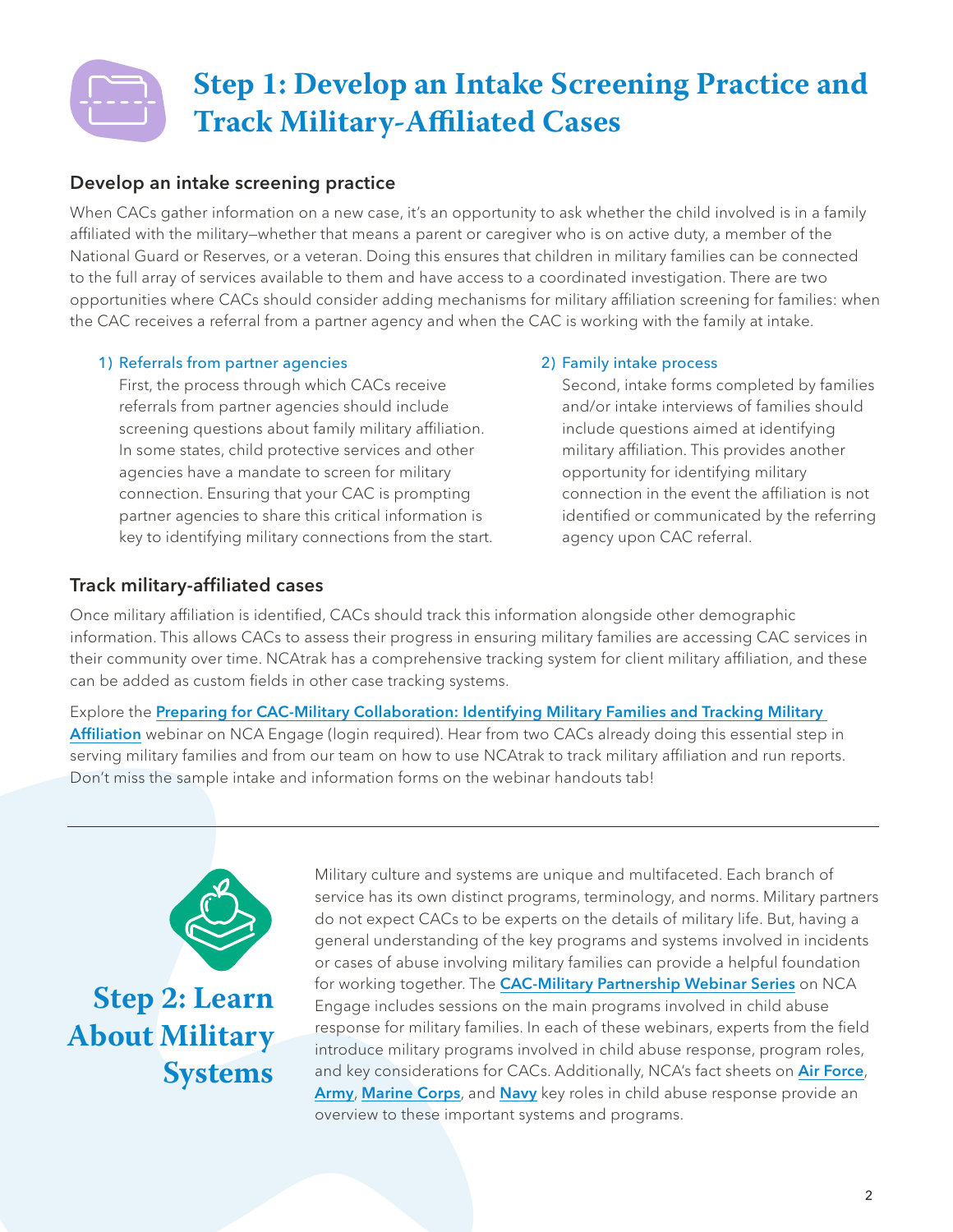### **Step 3: Identify and Maintain Points of Contact**



While CACs may work with the military health and legal systems, the initial military points of contact will typically be the Family Advocacy Program (FAP) and

Military Criminal Investigative Organizations (MCIOs) including Criminal Investigative Command (CID) for Army, Office of Special Investigation (OSI) for Department of the Air Force, Coast Guard Investigative Service (CGIS), and Naval Criminal Investigative Service (NCIS) for Navy and Marine Corps. For MCIOs, CACs will want to connect with the special agent in charge or resident agent in charge as a starting point.

For FAP, each service uses slightly different language for the person supervising the program, but terms include Family Advocacy Program managers, officers, outreach managers, specialists, or educators. FAP personnel providing direct services may be victim advocates, clinicians, treatment managers, or case managers. See the Additional Resources section at the end of this guide for a link to locate contacts at the installation near you. Once contacts are established, it is a helpful practice for CACs to maintain contact lists for the multidisciplinary team, including military partners, that can be shared amongst the team and regularly updated.

### **Step 4: Make Introductions and Build Relationship/Awareness**



CACs know how important relationship building and orientation are to the success of the multidisciplinary team. The same is true for military

partnerships. It is critical for CACs to build relationships with all relevant military programs and orient them to CAC services and protocols. A tour of the CAC and an introduction to the services the CAC provides is an excellent first step in relationship building. The same can be done for CACs by military partner programs. CACs can coordinate with civilian multidisciplinary team partners to participate in military program open houses and orientations to learn about military resources, processes, and protocols. Military partners may also be able to orient the CAC and multidisciplinary team on trends related to where military families reside and other important considerations for outreach.

In addition to program orientation related activities, CACs can partner with FAP and other military programs on community awareness and education efforts. Collaborating on education and awareness events provides relationship-building opportunities while helping increase visibility of CAC services for military families.



**Step 5: Learn Each Other's Processes**

Understanding how each system responds to reports of child abuse is the foundation to establishing a collaborative approach. CACs and military partner programs must understand how each other's processes work independently before developing a plan for coordination. CACs can facilitate a process mapping exercise with military partners in which each program provides a detailed overview of their case activities from start to finish. It is essential to allow for adequate time to thoroughly present and discuss each program's process. Be sure to include a visual presentation of the process, whether handwritten on easel paper in person or on a flow chart document virtually. This process should be repeated when major changes in practice arise, which may happen with military programs based on policy shifts and changes.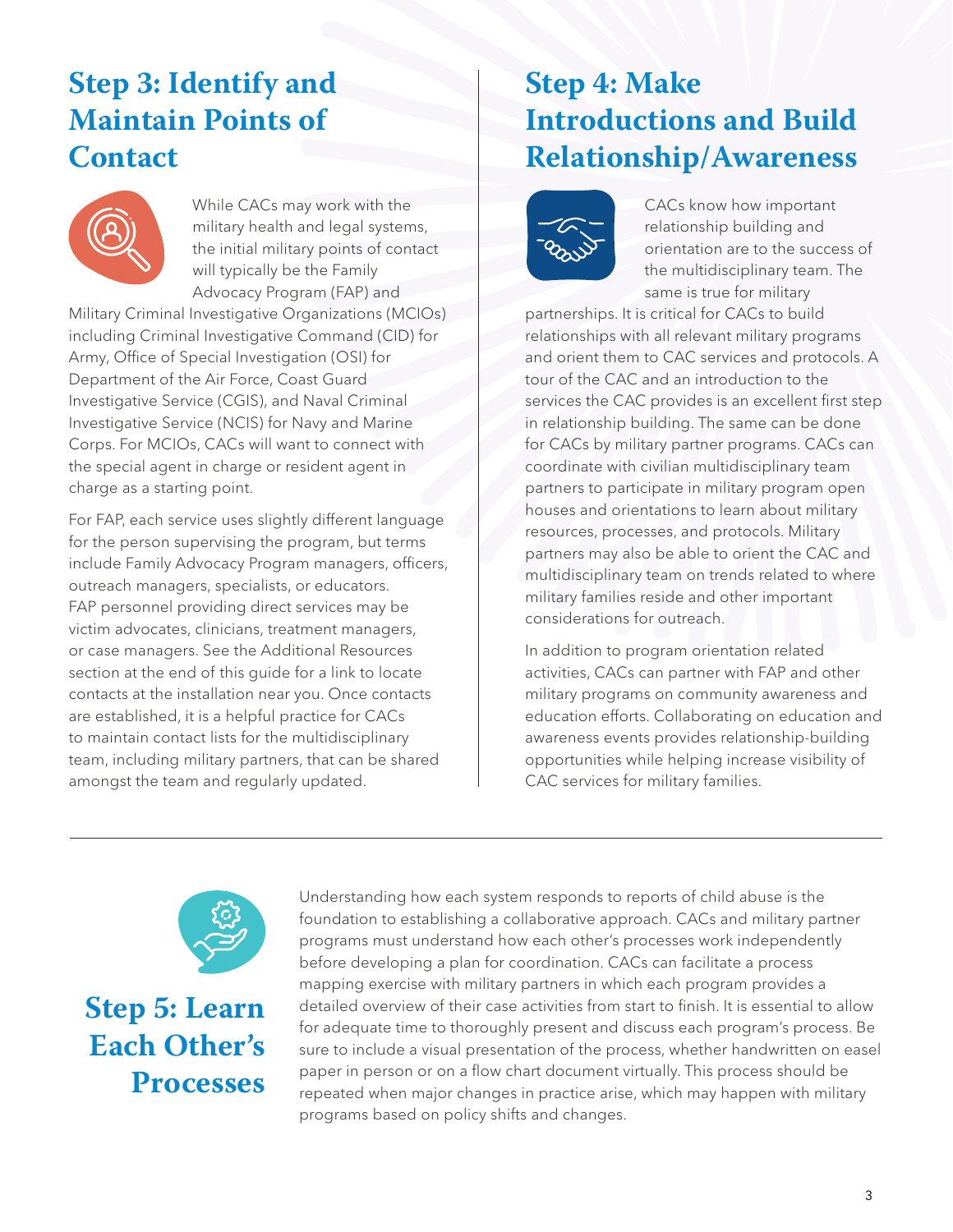### **Step 6: Establish Protocols for CAC-Military Collaboration**

Once CACs and military partners understand how their systems work independently, it's time to establish procedures for working together to provide a coordinated response for military families. Since every CAC has their own multidisciplinary team protocols and operating procedures, protocols for CAC-military collaboration will look different from community to community, based on the needs of families and partner programs. CACs can work with their multidisciplinary teams, including military partners, to establish the protocols they need to provide comprehensive coordinated services for military families, which may include:

- Who can refer a case to the CAC
- Services offered by the CAC
- Information sharing and mandated reporting
- Determining law enforcement jurisdiction
- Case staffing protocol
- Who observes or receives a copy of the forensic interview
- Who provides family advocacy and mental health services and referrals
- Participation and expectations for CAC case review
- Ongoing case tracking and updates on active-duty family transfers
- Record maintenance and destruction
- Maintaining contacts and planning for personnel transitions



### **Step 7: Establish Practices and Systems to Account for Turnover**

Some key military contacts for CACs are active-duty positions, which may mean that they have expected turnover—sometimes every two to three years—built into their role. CACs must be proactive about planning for this inevitable change and put systems into place to ensure continuity of partnership, even when our contacts move on to the next duty station.

A facilitated introduction from the initial point of contact to the next is best practice for ensuring that CAC-military coordination continues even when our contacts transition. Including this expectation in protocols is essential. CACs can request that their partners notify the CAC of changes and make the introduction when possible.

Challenges often arise when CACs only have contact with military partners when a case is referred. If considerable time passes between referrals, CACs may lose connection with their military points of contact and the relationship development must begin from the beginning. Ongoing relationships with military contacts as multidisciplinary team partners naturally support effective transitions. For example, if CACs invite military participation at CAC community events, case review, continuing education trainings, and quarterly update meetings, the regular contact this provides will prompt notification of upcoming changes in personnel.

Every CAC can take action to ensure military families have access to the services they deserve. By taking the steps outlined here, you can be proactive in identifying military families, establishing military partnerships, and developing protocols for coordinated services. For support with starting or strengthening a CAC-military partnership, please contact Heather Provencher, Coordinator for Services to Military Families, at [hprovencher@nca-online.org](mailto:hprovencher%40nca-online.org?subject=).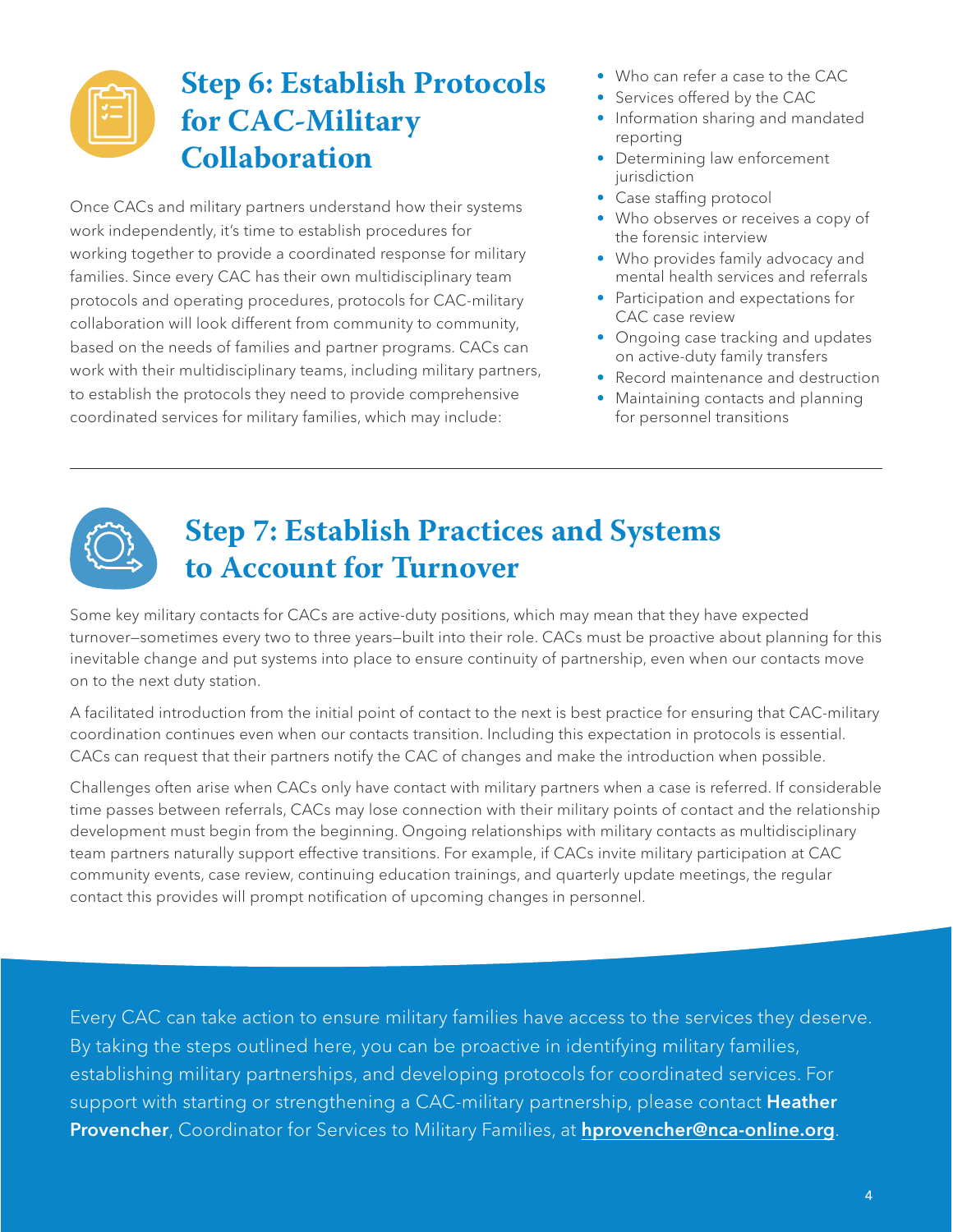# **Additional Resources**

#### Fact sheets: Military child abuse response roles

For CACs, understanding the roles played by key military programs involved in child abuse response is a critical first step in providing a comprehensive response for military families in the community. NCA's four fact sheets provide an introduction to the systems and programs that CACs should be familiar with in the U.S. Air Force, Army, Marine Corps, and Navy. The fact sheets are publicly available on [NCA's website](https://www.nationalchildrensalliance.org/support-for-military-families/).

- How Key U.S. Air Force Roles Support Children and Families in Child Abuse Response
- How Key U.S. Army Roles Support Children and Families in Child Abuse Response
- How Key U.S. Marine Corps Roles Support Children and Families in Child Abuse Response
- How Key U.S. Navy Roles Support Children and Families in Child Abuse Response

| <b>Children's Advocacy</b><br><b>Center-Military</b><br><b>Partnerships Webinar</b><br><b>Series</b> | Coordination between CACs and military partners requires foundational<br>knowledge of the systems and programs involved in child abuse response and<br>key elements of effective case collaboration. This webinar series is designed to<br>lay the groundwork and support effective CAC-military partnerships that provide<br>coordinated care for military families. Webinars are available to NCA members<br>and their military partners on NCA Engage, NCA's professional networking and<br>learning community. (Login required.) |
|------------------------------------------------------------------------------------------------------|--------------------------------------------------------------------------------------------------------------------------------------------------------------------------------------------------------------------------------------------------------------------------------------------------------------------------------------------------------------------------------------------------------------------------------------------------------------------------------------------------------------------------------------|
| <b>NCTSN Spotlight:</b><br><b>Children's Hospital of the</b><br><b>Kings Daughters</b>               | Provides a focus on Children's Hospital of the King's Daughters (CHKD) Advocacy<br>Center. This <b>program spotlight</b> offers an overview of CHKD's work with military<br>families, the National Child Traumatic Stress Network (NCTSN) and Military and<br>Veteran Families Program, the NCTSN/Department of Defense Academy on Child<br>Trauma, the CAC model, National Children's Alliance, and NCA's CAC-Military<br>Partnership Project, as well as recommended resources from the NCTSN and NCA.                             |
| <b>DOD Family Advocacy</b>                                                                           | Department of Defense (DOD) victim assistance directory and 24/7 hotline                                                                                                                                                                                                                                                                                                                                                                                                                                                             |
| <b>Program Locator</b>                                                                               | information. Find FAP information for nearby installations via the search function.                                                                                                                                                                                                                                                                                                                                                                                                                                                  |
| <b>Military Installation</b>                                                                         | Use this <b>searchable resource</b> from Military One Source to find information about                                                                                                                                                                                                                                                                                                                                                                                                                                               |
| <b>Information</b>                                                                                   | the installation near your CAC.                                                                                                                                                                                                                                                                                                                                                                                                                                                                                                      |
| <b>Common Military</b>                                                                               | A brief guide to common military acronyms that may arise in your work with                                                                                                                                                                                                                                                                                                                                                                                                                                                           |
| <b>Acronyms List</b>                                                                                 | military families.                                                                                                                                                                                                                                                                                                                                                                                                                                                                                                                   |